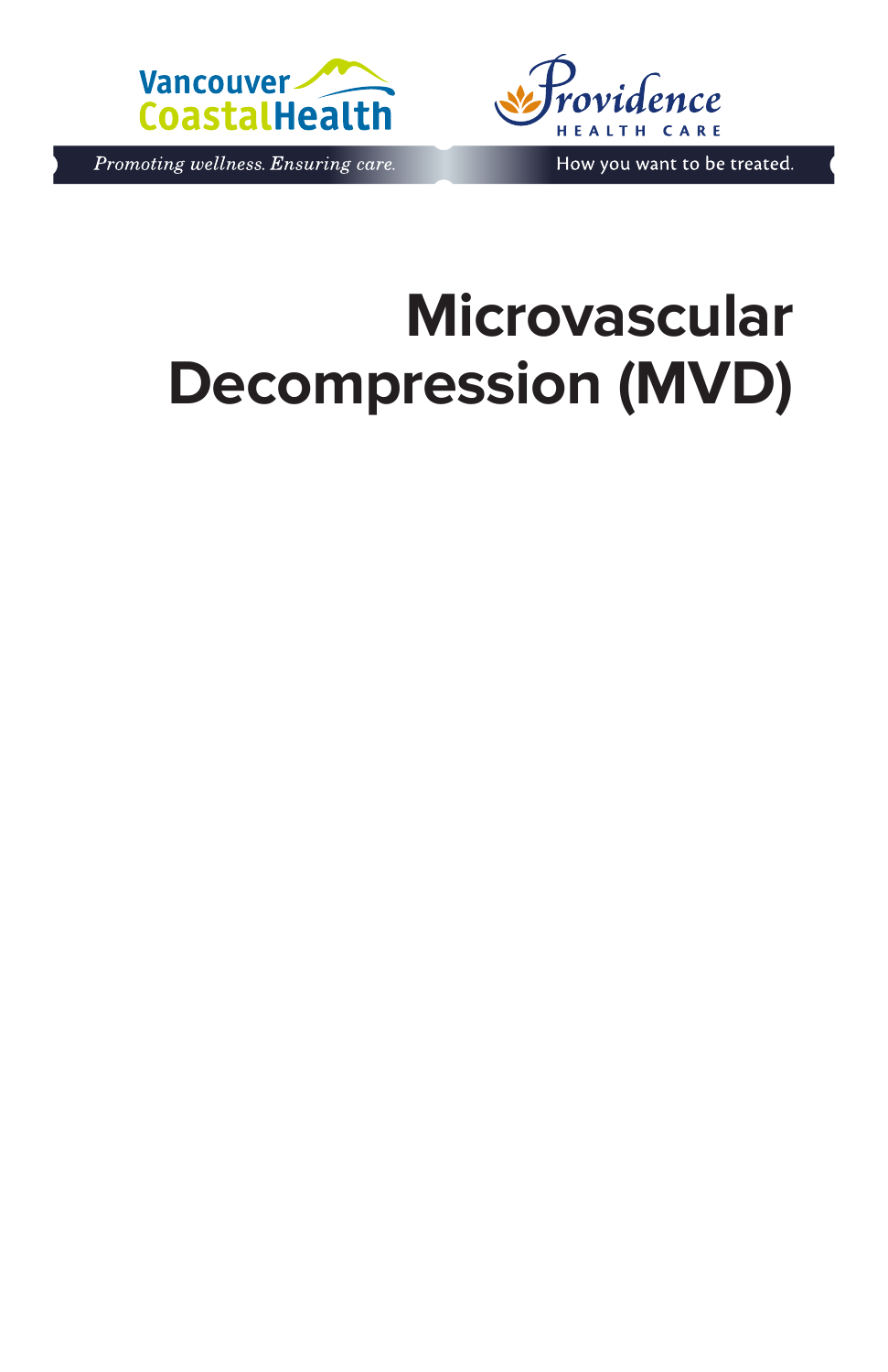This information pamphlet will give you general information about microvascular decompression, and your admission and stay at the hospital. If after reading this information you have any questions, please feel free to call your neurosurgeon's office.

# **What is a Microvascular Decompression?**

Some patients with trigeminal neuralgia, glossopharyngeal neuralgia, hemifacial spasm, or HELPS have symptoms because a nerve is being compressed by a blood vessel.

The microvascular decompression (MVD) operation is designed to correct those symptoms by decompressing the nerve. The offending blood vessel is gently moved away from the nerve and kept away with a small pad of Teflon. The nerve then has a chance to heal.

#### **Preparing for Surgery**

#### **Before Admission to Hospital**

Anticoagulants and other medications that thin your blood such as Aspirin, Coumadin (Warfarin), Lovenox (Enoxaparin), Ticlid (Ticlopidine), Plavix (Clopidogrel) and Ginkgo must be discontinued 2 weeks before your surgery. Pradaxa (Dabigatran), Xarelto (Rivaroxaban) and Eliquis (Apixaban) must be discontinued 5 days before your surgery.

#### **Admission to Hospital**

Your surgeon's office will contact you the day before your scheduled surgery to confirm the time to report to the Admitting Department.

If you are being admitted on a Sunday or on a holiday Monday, please call the Admitting Department after 10:00 a.m. the day before your operation to find out when you are to come to hospital.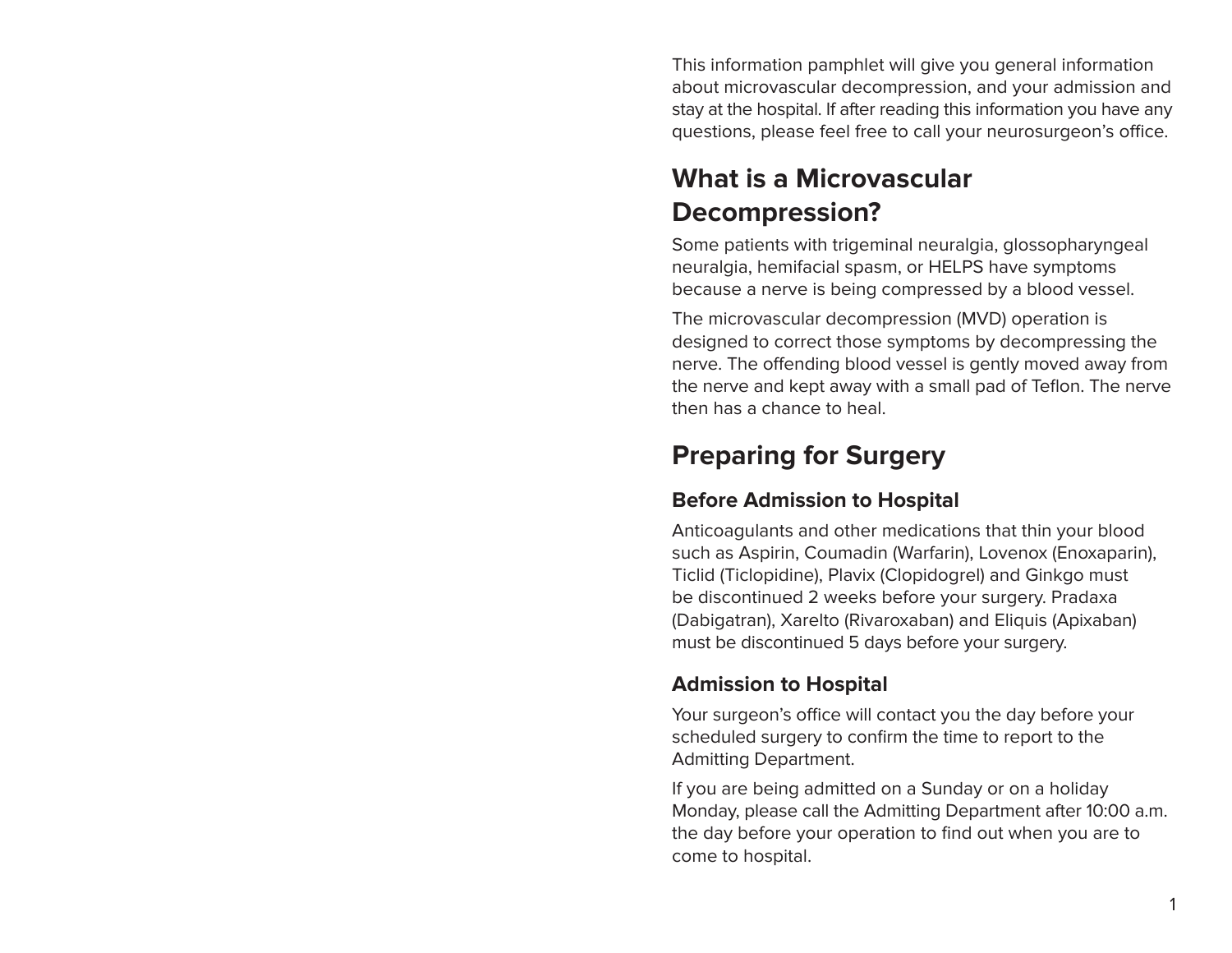#### **The Night Before Surgery**

Before going to bed, shower and shampoo with soap, which will help prevent infection. You can eat or drink until midnight on the night before your operation. After midnight you can no longer take solid foods or drink alcohol. You may drink small amounts of clear fluids until 3 hours before your admission. You may take all your medications (except blood thinners) with small sips of water unless told not to by your doctor.

# **How to prepare for your hospital stay**

- You will be discharged home typically after 2 nights in hospital. Discharge time is 9:00 a.m.
- Limit the money you bring into hospital to an amount that will cover personal comforts such as a newspaper or a taxi ride home.
- Do not bring valuables (jewelry, lap tops, etc.) into the hospital.

# **The Morning of Surgery**

Shower and shampoo your scalp, if you did not do so the night before. Please arrive at the hospital's Admitting Department on the date and time given to you. From there you will be directed to the Perioperative Care Centre (PCC) where your nursing care will begin. Your nurse will start an intravenous (IV) line, through which you will be given fluids and medications as needed. A family member may wait with you in the PCC.

# **The Operating Room**

From the PCC, a nurse will take you to the operating room. You will be introduced to the operating room team during a briefing when your name, allergies and what side (left or right) the operation will be performed will be announced to everyone. The anaesthesiologist will then put you to sleep for the entire procedure.

#### **After your operation**

You will be taken to the Recovery Room. You will stay here for an average of 1-2 hours, while you wake up from the anesthesia.

Your blood pressure (BP), pulse, level of consciousness, and motor strength will be monitored. Your nurses will be assessing your motor strength by asking you to do certain tasks such as wiggling your toes, pushing down and pulling back with your feet, and squeezing the nurse's fingers with your hands. Your nurses will check your level of consciousness by asking such questions as: your name, the date, the year, and where you are. They will also check your eyes with a small flashlight to see what size your pupils are and if they react to light.

### **Neuroscience Intensive Care Unit (NICU)**

From the Recovery Room, you will be taken to the NICU. Your nurse will continue to assess you regularly just as in the Recovery Room. You will typically spend one night in the NICU and one night on the neurosurgery ward before going home. Most patients have nausea and headache for a day and can get medications from the unit to reduce these symptoms.

# **Discharge Instructions**

- Keep your wound dry, covered with a dressing and wrapped in a bandage.
- After 10 days, your family doctor can remove the stitches and you can throw out the dressing and bandage. You can wash your hair (or dye it) the next day.
- Do not do any activities where you could fall and hit your head for 6 weeks.
- Do not do any unusually strenuous activities for 6 weeks.
- If you develop a severe headache, fever, infection, or a leak from the wound, call your neurosurgeon's office or the local emergency room.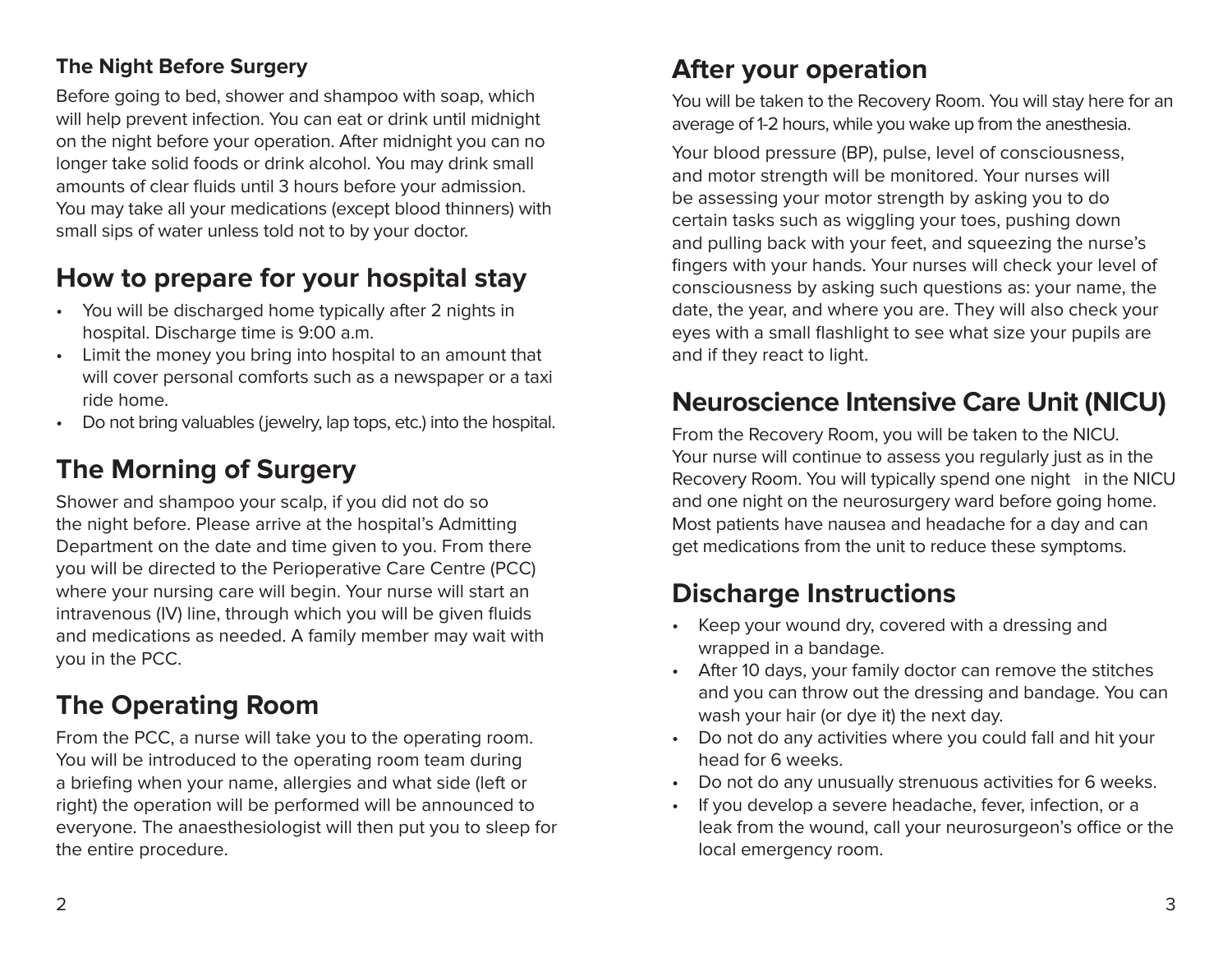### **Follow Up Appointment**

Your office visit is usually six to eight weeks after surgery. Please phone to arrange an appointment.

# **Commonly Asked Questions**

- **1. Do I need to discontinue my medication before the operation?**
- a. Anticoagulants and other medications that thin your blood such as Aspirin, Coumadin (Warfarin), Lovenox (Enoxaparin), Ticlid (Ticlopidine), Plavix (Clopidogrel) and Ginkgo must be discontinued 2 weeks before your surgery. Pradaxa (Dabigatran), Xarelto (Rivaroxaban) and Eliquis (Apixaban) must be discontinued 5 days before your surgery.
- b. Anticoagulants and blood thinners can be restarted two weeks after surgery.
- c. Keep taking your anti-neuralgia meds if you have TN.
- **2. Will I be awake during the procedure?** No
- **3. Is this operation a cure?**

The operation can cure these conditions but not always and there can be recurrence.

- **4. Will surgery interfere with other treatments/cures that may be available in the future?**  No
- **5. How does the small hole in my head heal?**

The bone will reform over time but you may always feel a small depression.

- **6. When will I be able to dye my hair, swim and use a hot tub?** After the stitches are removed.
- **7. Are there possible complications?**

**Yes**. This is a complex operation and there is a rare chance (1%) of death or disabling stroke, one-sided permanent facial weakness, deafness, or facial numbness; there can be a CSF leak, collection or infection; there will be temporary discomfort at the incision which is rarely permanent.